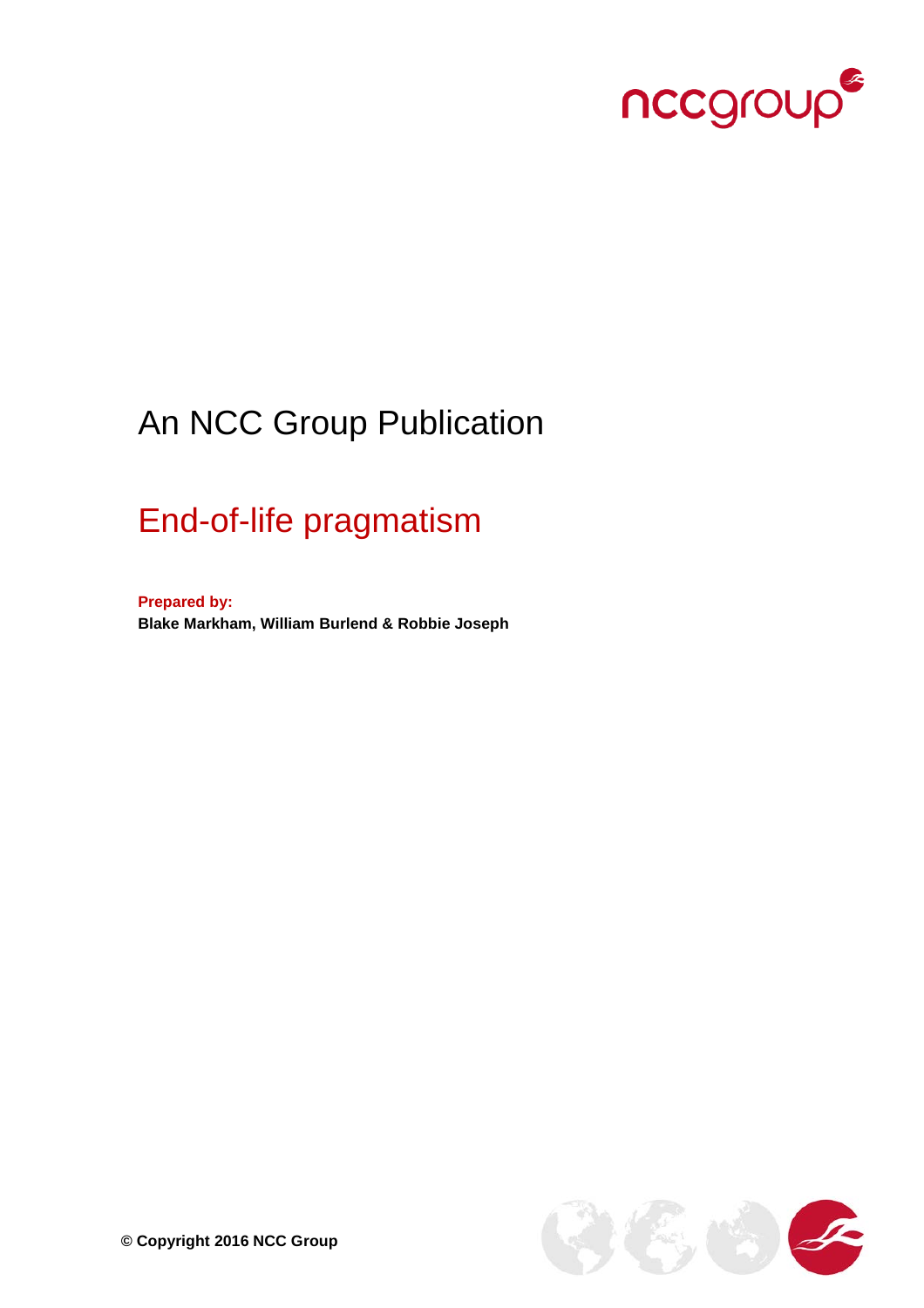

## **Contents**

| 1            |     |     |  |  |  |  |
|--------------|-----|-----|--|--|--|--|
| $\mathbf{2}$ |     |     |  |  |  |  |
| 3            |     |     |  |  |  |  |
|              | 3.1 |     |  |  |  |  |
| 4            |     |     |  |  |  |  |
|              | 4.1 |     |  |  |  |  |
|              |     | 4.2 |  |  |  |  |
|              | 4.3 |     |  |  |  |  |
|              | 4.4 |     |  |  |  |  |
|              | 4.5 |     |  |  |  |  |
| 5            |     |     |  |  |  |  |
| 6            |     |     |  |  |  |  |
|              | 6.1 |     |  |  |  |  |
|              | 6.2 |     |  |  |  |  |
| $\mathbf{7}$ |     |     |  |  |  |  |
| 8            |     |     |  |  |  |  |
| 9            |     |     |  |  |  |  |
|              | 9.1 |     |  |  |  |  |

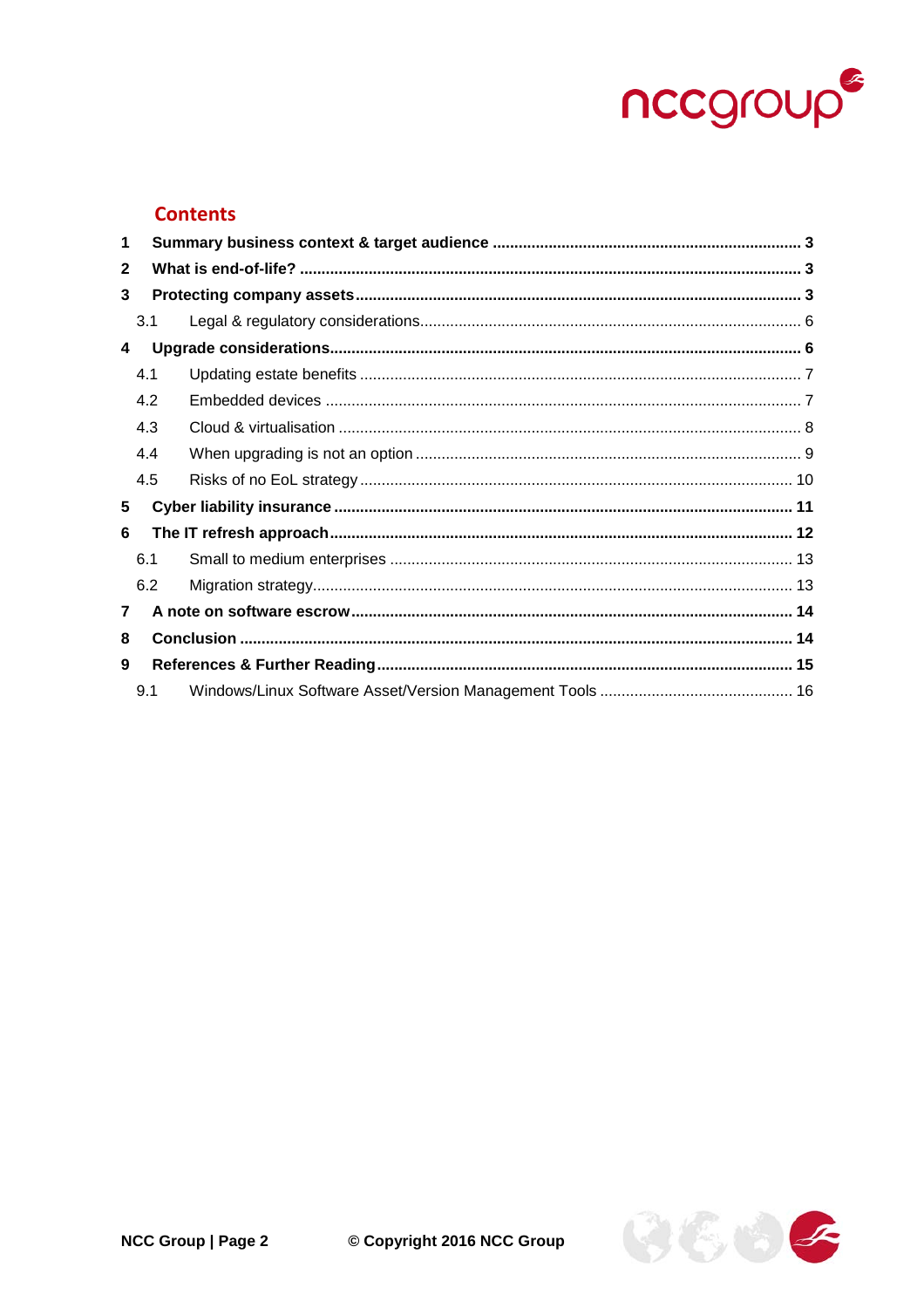

# <span id="page-2-0"></span>**1 Summary business context & target audience**

With near daily reports of new attacks and data breaches, it is important that organisations take action now to avoid having their company name splashed all over the news. With forward thinking, and a proactive approach, technical security risks can be significantly reduced by implementing a sound IT Refresh Policy. One of the concerns associated with replacing IT infrastructure is the costs involved and the risk of introducing compatibility issues and, ultimately, downtime. However, exploitation of vulnerabilities in legacy systems and software can be damaging to an organisation on both a financial and reputational level.

This paper aims to identify and address these concerns and help with planning and replacing technology that is nearing or has reached its end-of-life (EoL) or end-of-support. This whitepaper should be useful for senior managers and stakeholders within organisations that are responsible for undertaking IT refresh projects, particularly when the focus is to minimise risk around EoL. The aim is to provide initial pragmatic advice on the various options available, how to go about planning a strategy for change and how to manage risk when EoL systems cannot be decommissioned, but must continue to operate.

# <span id="page-2-1"></span>**2 What is end-of-life?**

End-of-life is the stage in the product lifecycle where a product has reached a point where its vendor has decided that supporting the product is no longer profitable. This could be due to a new version release or an alternative product superseding its predecessor in the marketplace. Examples of software at this stage include Windows XP, Microsoft Windows Server 2003 and the Nokia Asha Platform. At the end-of-life stage, vendors will stop supporting and releasing new updates (including security patches), marketing and selling the product. The potential consequences for still-operational end-of-life systems are that any new, exploitable vulnerabilities identified in these systems will never be patched, rendering the underlying systems permanently vulnerable and exposed.

# <span id="page-2-2"></span>**3 Protecting company assets**

It is important for an organisation to identify what it considers as its most valuable assets and how it plans to protect them before any purchase of licenses or new hardware occurs. Examples of such assets include:

- ◆ E-commerce platform
- ◆ Personally Identifiable Information (PII) of customers and employees
	- Medical records
	- National Insurance numbers
	- Tax details
	- Addresses
- ◆ PCI Data
	- Credit card information
	- **Financial records/statements**

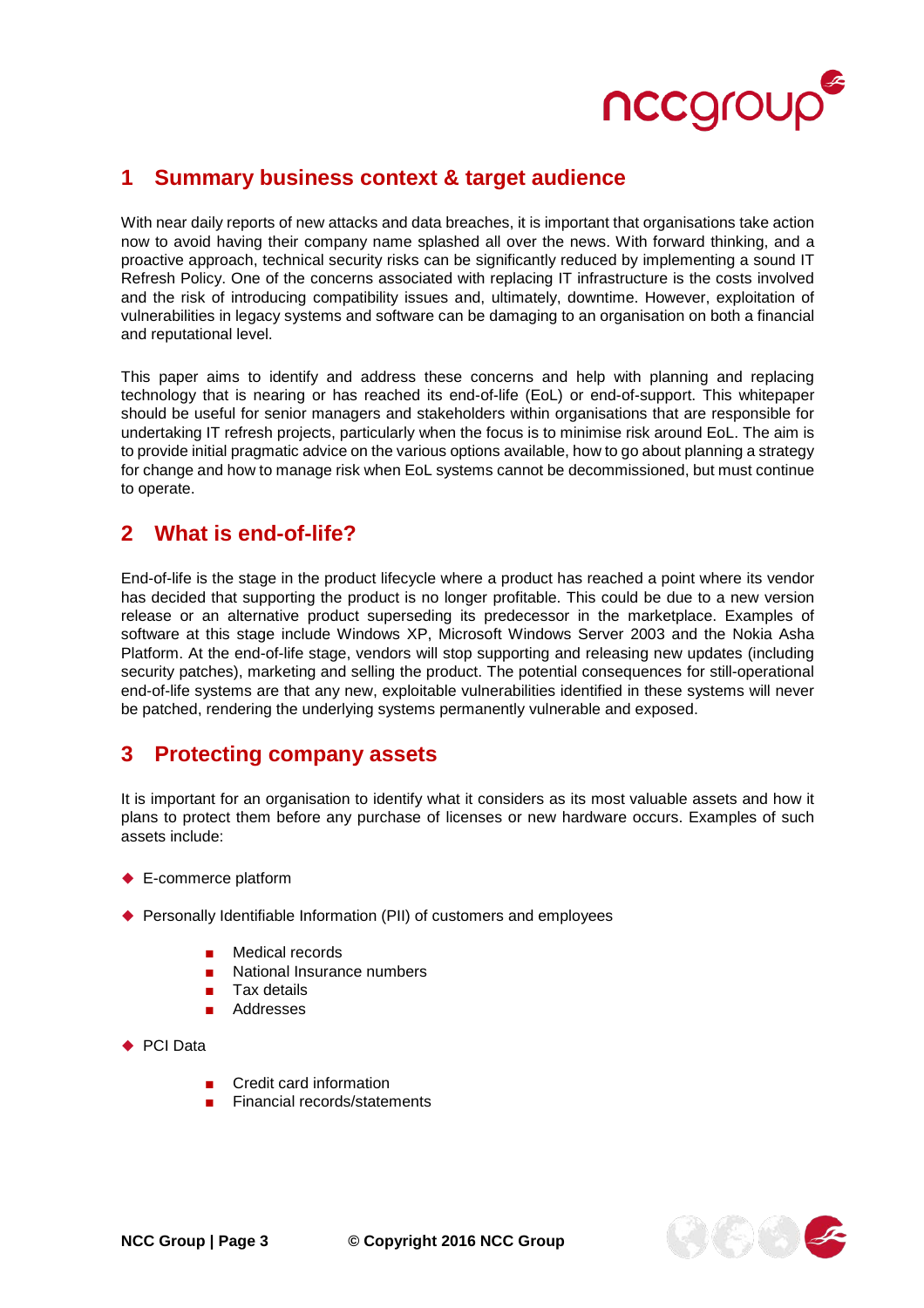

- $\blacklozenge$  Internal company documents
	- Contracts
	- Financial targets
	- Risk reports
	- Employee appraisals

◆ Company intellectual property

- **Designs**
- Source Code
- Trade secrets

Listing what servers are important to the everyday running of the company, detailing exactly what software versions are running and the types of applications installed should all be documented and stored securely. Asset management software can drastically help an organisation when it comes to a technology refresh, saving both time and resources in determining infrastructure requiring replacement or maintenance, and constructing a timeline to support the refresh project.

Below is an example of a layout which can be used in budget meetings to demonstrate the business justification for such a project:

| System            | <b>Description</b>      | Version installed * | Supported | <b>RAG</b> rating |
|-------------------|-------------------------|---------------------|-----------|-------------------|
| Windows XP        | Employee Desktop OS     | SP <sub>2</sub>     | No        | Red               |
| Apache Web Server | <b>Customer Website</b> | 2.4.20              | Yes       | Green             |
| MySQL Database    | <b>Product Database</b> | 5.5.39              | Yes       | Amber             |

\* Information correct at time of writing

Assets can be identified from manual inspection tasks and/or automated scans across networks. While penetration testing activities are primarily aimed at identifying system vulnerabilities and documenting recommended mitigations for vulnerabilities that are found, they can also be used to derive network asset and version information.

Essentially, organisations should strive to implement and maintain good asset management. There are many different approaches and tools available to facilitate this depending on the organisation's technology makeup and network topologies. At a high-level, the following types of asset management tools might be leveraged by an organisation to home in on legacy and EoL products that are in operation on their networks:

- Software inventory tools many solutions exist in this space which provide a level of automation in discovering devices and software in operation on networks.
- Licence management tools where licensing is used within organisations for controlling and monitoring software use (particularly for commercial software), various licence management tools exist that can help maintain dynamic inventories of devices and software versions in use on those devices.
- Software deployment tools organisations may use tools to automate deployment of new/updated software. Such tools typically provide a dashboard to show progress of deployment and thus can be used to track software versions on different devices.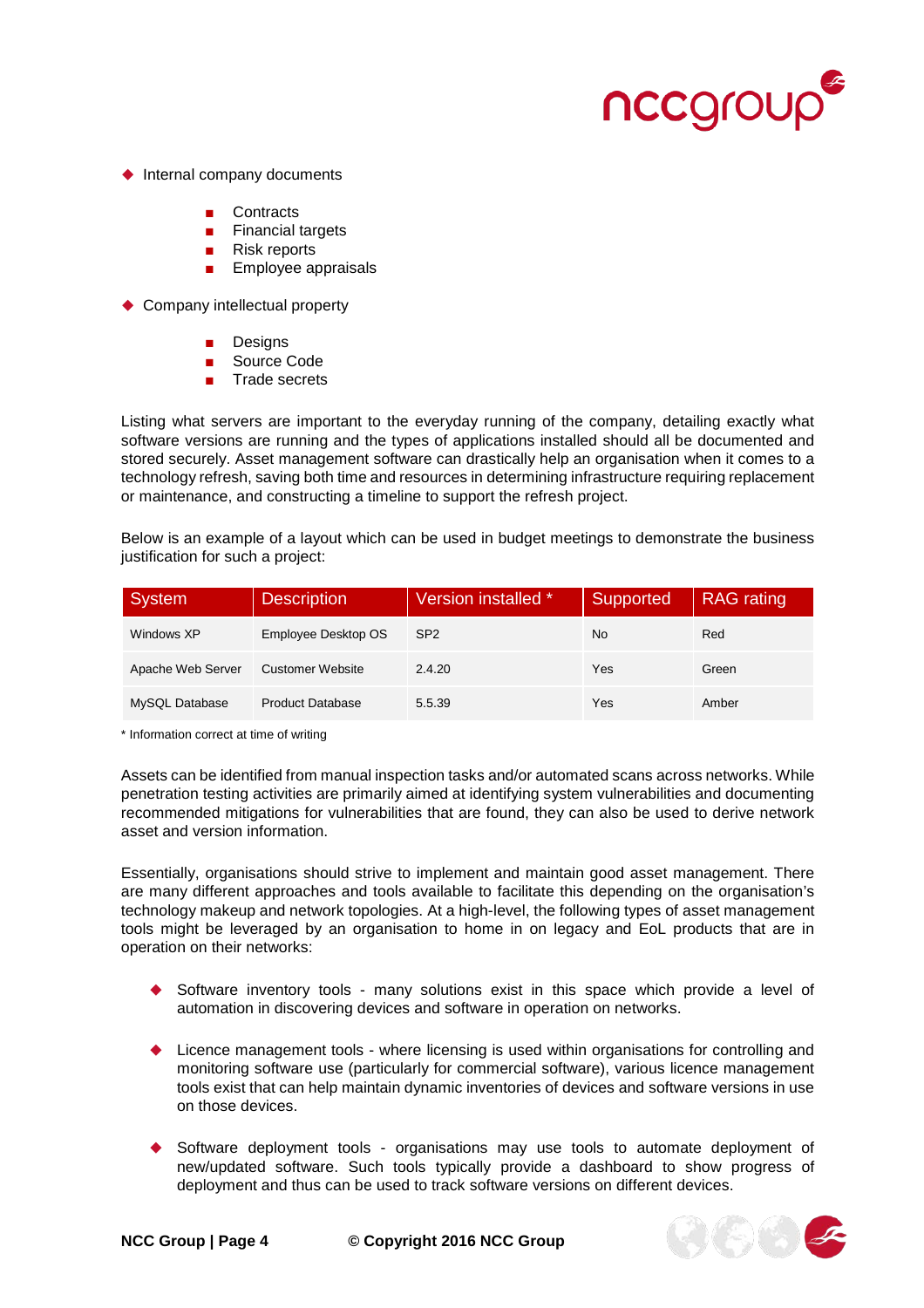

 Patch management tools - such tools help automate deployment of software patches (security or otherwise) and also typically expose some form of dashboard to show patch compliance across networks.

A non-exhaustive list of platform-specific and platform-agnostic tools in this space can be found in section [9.1.](#page-15-0)

Note that many inventory/management solutions require installation of a software agent on each device that is to form part of an inventory/maintenance pool. Organisations should be aware of the potential risk with agent-based software. If a vulnerability in software agents is exposed, this might provide attackers with a mechanism of gaining unauthorised access to the underlying devices, regardless of the device's EoL status. Due diligence, security testing and patch management of agentbased software should therefore be performed to avoid the potential for weakening a network's security posture through agent use.

Once assets have been identified and risk assessed in terms of potential damage to the business, you will be in a better position to decide where you want to place them on your network and help allocate resources in an emergency. A lot of this type of information should be easy to obtain from the organisation's Disaster Recovery plan (IBM, 2015).

An IT refresh project can sometimes be a good opportunity to revise the company's network design with a more conscious security eye. Building a new network from the bottom up focusing on security will be invaluable if there is an attack on the company's infrastructure. It is difficult to create a one-size fits all network diagram as it depends on a range of different things such as how customers interact with the company, the type of data being stored and third party access. However, there are a few standard key points to take into account. Note that this is not an exhaustive list and there are many additional factors to consider when designing a network:

- ◆ DMZ between external parties and internal network
- Firewall
- Network segregation
- Intrusion Detection System (IDS)
- Web Application Firewall (WAF)
- Network logging
- Physical location
- Least privilege accounts
- Server hardening

The last element that requires protecting is the company's most important asset, its data. When new hardware has been installed, configured and data migration completed successfully, it is important to focus on securely disposing of the old equipment and hard disks. If these are collected by someone with malicious intent on exposing any residual data then it could prove damaging with costly regulatory fines and loss of business revenue due to reputational damage.

**NCC Group | Page 5 © Copyright 2016 NCC Group**

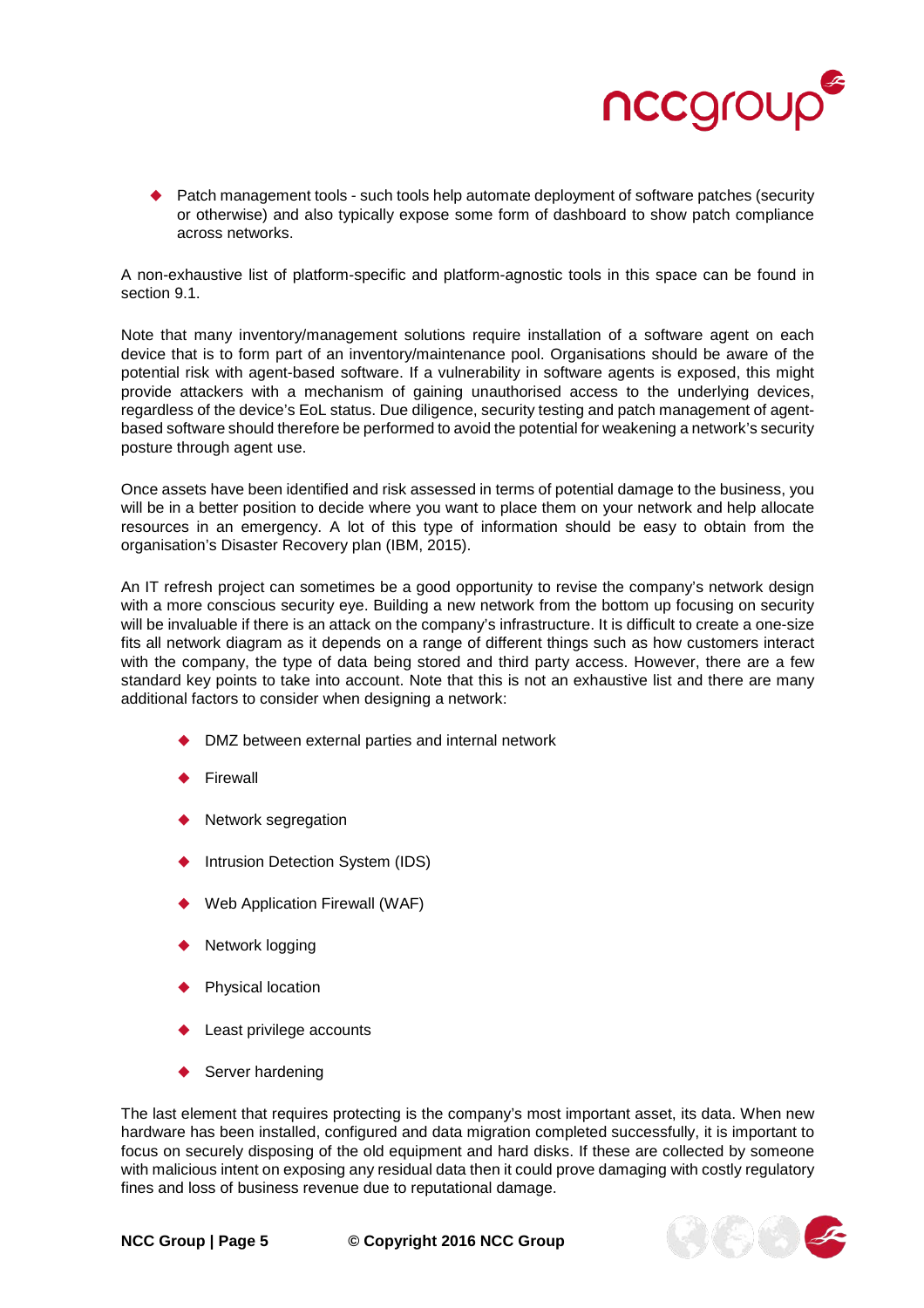

## <span id="page-5-0"></span>3.1 Legal & regulatory considerations

Not keeping technology up-to-date and secure will not only put your organisation at risk from malware and lack of technical support, but you may find you breach a number of regulations which could result in substantial fines. Some of the organisations with the power to impose fines are outlined below. However, it is important to understand that depending on your organisation, there may be other governing body rules that you need to abide by.

#### **Data Protection Act (DPA) - 1998**

Principle seven of the DPA stated, "Appropriate technical and organisational measures shall be taken against unauthorised or unlawful processing of personal data and against accidental loss or destruction of, or damage to, personal data". This would include keeping user workstations and servers up-to-date with the latest patches and operating systems.

Fines of up to £500,000 can be levied against a company by the Information Commissioner's Office if an organisation is found to be in breach of the DPA. The DPA may eventually be superseded by the EU General Data Protection Regulation (GDPR), which, if introduced in the UK, will impose significantly greater penalties. In some cases, it can reach up to four per cent of the organisation's annual global turnover or €20 million (£18 million).

#### **PCI-DSS - Payment Card Industry Data Security Standard – 2004**

For non-compliance the corporation's bank could be fined between \$5,000 and \$100,000 per month. The banks will usually pass these fines back down to the organisation that breached the compliance rules. This may result in the bank terminating its contract with the organisation or increasing the transaction fees which could have a huge impact on small or independent businesses.

#### **HIPAA - Health Insurance Portability and Accountability Act – 1996**

A Community Mental Health Service was found to be in breach of HIPAA in 2014. This was because malware had found its way onto its network and compromised 2,743 individual's case files. This was due to a lack of basic computer security processes such as installing the latest vendor security patches. As a result, HIPAA imposed a \$150,000 fine against the organisation and ensured future compliance by monitoring its security progress for the following two years (Office for Civil Rights, 2014).

## <span id="page-5-1"></span>**4 Upgrade considerations**

Being in a position to replace old hardware is a great opportunity to consider the market independently and the possibility of changing vendors. When putting contracts out to tender there are a couple of factors to take into account:

- How long the new technology should last (longevity/RoI)
- System interoperability
- ◆ Opportunity to merge applications together and remove redundant/legacy systems
- ◆ Move to a more virtualised estate (reduce running costs)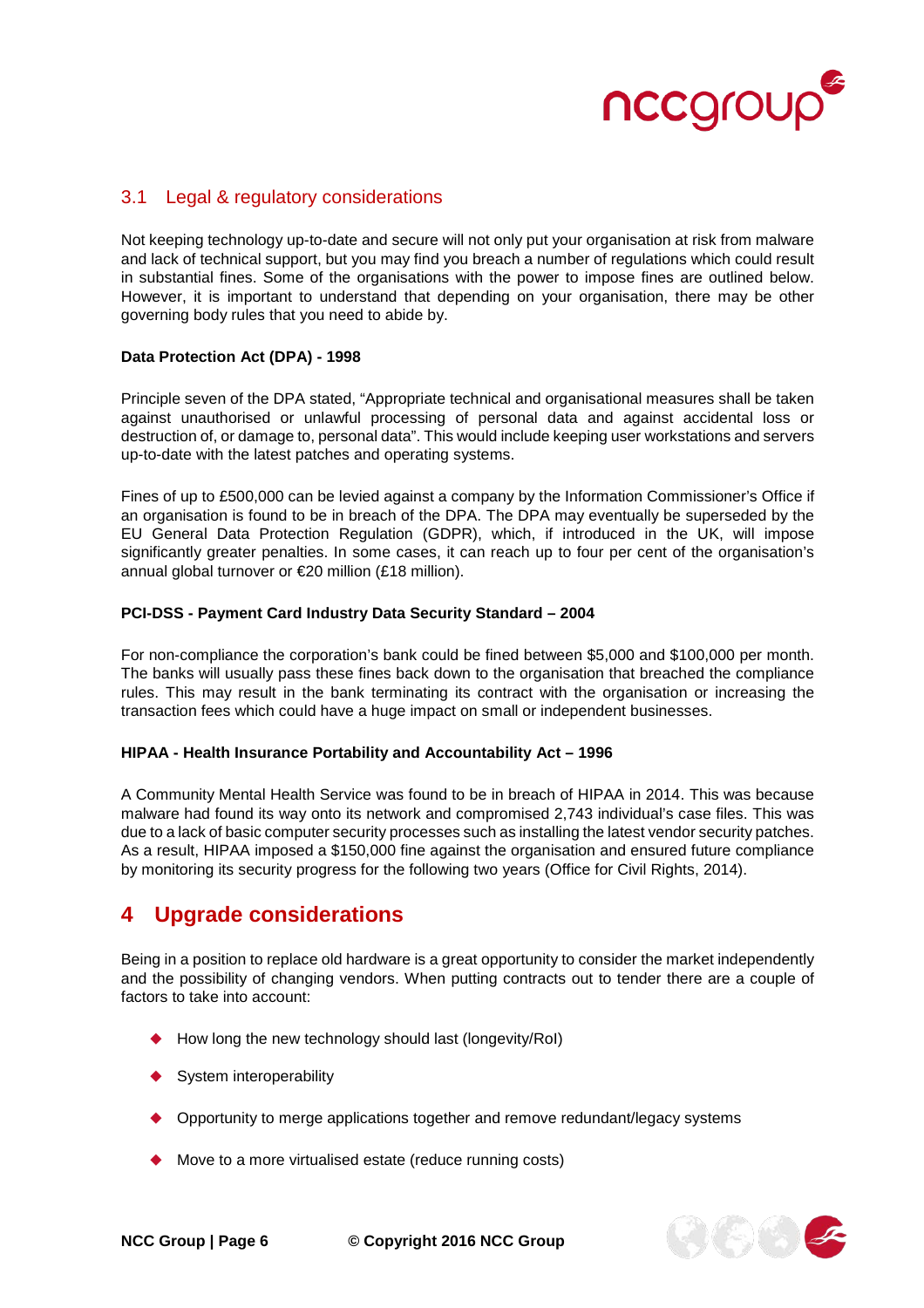

- Change vendors/analyse the market independently (don't be influenced by previous providers)
- If making legacy equipment redundant ensure it is securely disposed of (prevent loss of information)

|    | Customers can buy product during this period<br>Min 3 years |             | Vendors Liability ends here |    |
|----|-------------------------------------------------------------|-------------|-----------------------------|----|
| GА |                                                             | <b>LOD</b>  |                             | FС |
|    |                                                             | <b>EOLA</b> |                             |    |
|    |                                                             |             |                             |    |

*Figure 1 – Credit to Arkrishna (Arkrishna, 2016)*

Figure 1 shows core milestones in a product's lifecycle. It begins with General Availability (GA) which moves to an End-of-Life-Announcement (EOLA) at some point dictated by the vendor. EOLA should then initiate a Last Order Date (LOD) after which point the affected product should no longer be purchased. From this point, up until the End-of-Life (EOL), organisations should be proactive in planning for managing EOL either through additional controls or product replacement/upgrade.

### <span id="page-6-0"></span>4.1 Updating estate benefits

Upgrading hardware and software during an IT refresh has numerous benefits to both the end-user and organisation. Not only does it provide Long Term Support (LTS) from the vendors ensuring security patches and assistance is readily available, but it will also help to reduce running costs as ostensibly modern technology is more efficient in both heat output and power consumption than older equipment.

When conducting an IT refresh, it is the ideal time to simplify the overall network and ensure fault tolerance and disaster recovery are built into the core design of the network. Over time, new servers and applications are installed and it can start to become difficult to maintain.

Recruiting a team to support a newer IT infrastructure will be easier to achieve and less expensive than a custom network with aging technology. This is because finding individuals with a very specific skillset means you might have to pay a premium for their knowledge and more time has to be invested to understand how the network is configured. In addition, it means that maintenance and support costs for an updated infrastructure should be more predictable which helps to allocate the correct amount of budget each year.

### <span id="page-6-1"></span>4.2 Embedded devices

Embedded devices are usually specialised computer chips that are used to perform specific tasks and processes. Embedded devices should also be incorporated into an EOL strategy. Organisations implementing an EOL strategy that has embedded devices, or will have embedded devices in the future through the use of Internet of Things (IoT), should take into consideration the difficulty of updating the firmware of IoT devices.

Dealing with hardware/embedded device EOL's is different from dealing with software EOL as mitigating software EOL can be as easy as just installing an updated version of software to a system, whereas updating an embedded device such as ICS and SCADA devices which are perhaps being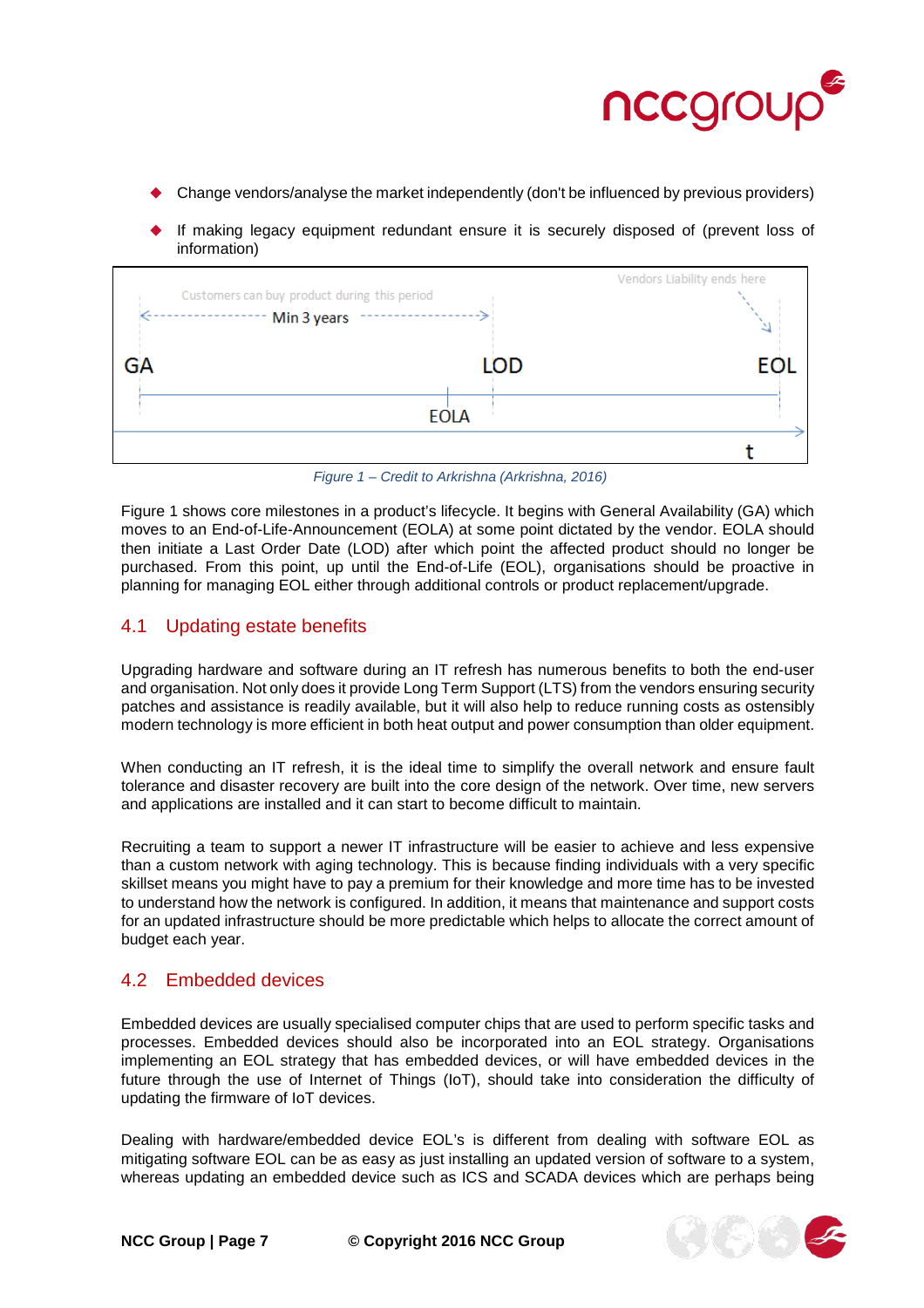

used for core industrial processes may pose more of a challenge as updating firmware that will be compatible with the hardware components of the devices can be difficult. Moreover, accessing the embedded device's physical chip in order to flash the updated firmware manually can also pose a significant challenge in some instances.

In order to update these sorts of devices, a technique called Firmware over The Air (FOTA) can be used. FOTA is a method of updating firmware on devices over the Internet which can be achieved by vendors developing their own firmware delivery infrastructures and pushing updates to end-client devices.

This method can also be implemented for use with non-Internet-facing embedded systems by implementing dedicated systems for retrieving firmware updates from vendors over the Internet and then pushing them internally to devices that need them, however, this can be financially costly and companies risk 'bricking' devices if there is a power outage, or if the update errors or is not completed properly for some reason.

The most common example of FOTA being used in the real-world comes from mobile vendors using this method to push updates to multiple devices simultaneously over the Internet.

### <span id="page-7-0"></span>4.3 Cloud & virtualisation

The continued adoption of cloud technology for platform and software as services (PaaS and SaaS) is likely to subtly change approaches to future software upgrade approaches and EoL management. Most cloud providers present an administrative portal for host deployment and management. As such, these portals will provide system administrators with a centralised mechanism for accessing, querying and inventorising product and software versions - this is in contrast to traditional networks whereby each individual device on the network might require discreet logins to access this information which can be time consuming on large networks and at risk of missing some devices during the process.

While cloud might not change the asset management approach for physical endpoint devices, it provides a centralised mechanism for managing and maintaining servers and any Software Defined Networking (SDN) or Network Function Virtualisation (NFV) components in use.

On the point of SDN and NFV, these technologies are quickly gaining adoption from the perspective of centrally managing entire networks or subnets within virtualised software environments. From an attacker's perspective, this means that if exploitable vulnerabilities exist in an SDN controller then attackers might be able to gain full control of an entire network through just one software exploit managing EoL of future SDN/NFV solution will therefore be paramount to the security of organisations employing such technology.

However, it is important to note that the use of cloud will not necessarily provide a solution to EoL. While some cloud providers may provide options for automatic updates of specific operating systems or components, on the whole it will be the responsibility of an organisation to ensure that software within cloud environments is up-to-date, particularly if there are specific dependency requirements on bespoke software - it is unlikely that cloud providers would go too far in automating update of software for fear of breaking customer functionality, therefore cloud should not be seen as a solution to EoL, but rather a mechanism for helping to centralise the problem for improved management.

Organisations should review software update and EoL policies of their cloud providers in order to understand what (if any) assurances are given by the provider. Both Microsoft Azure (MSAZURE, n.d.) and Amazon AWS (AWS, n.d.) have policies in these areas.

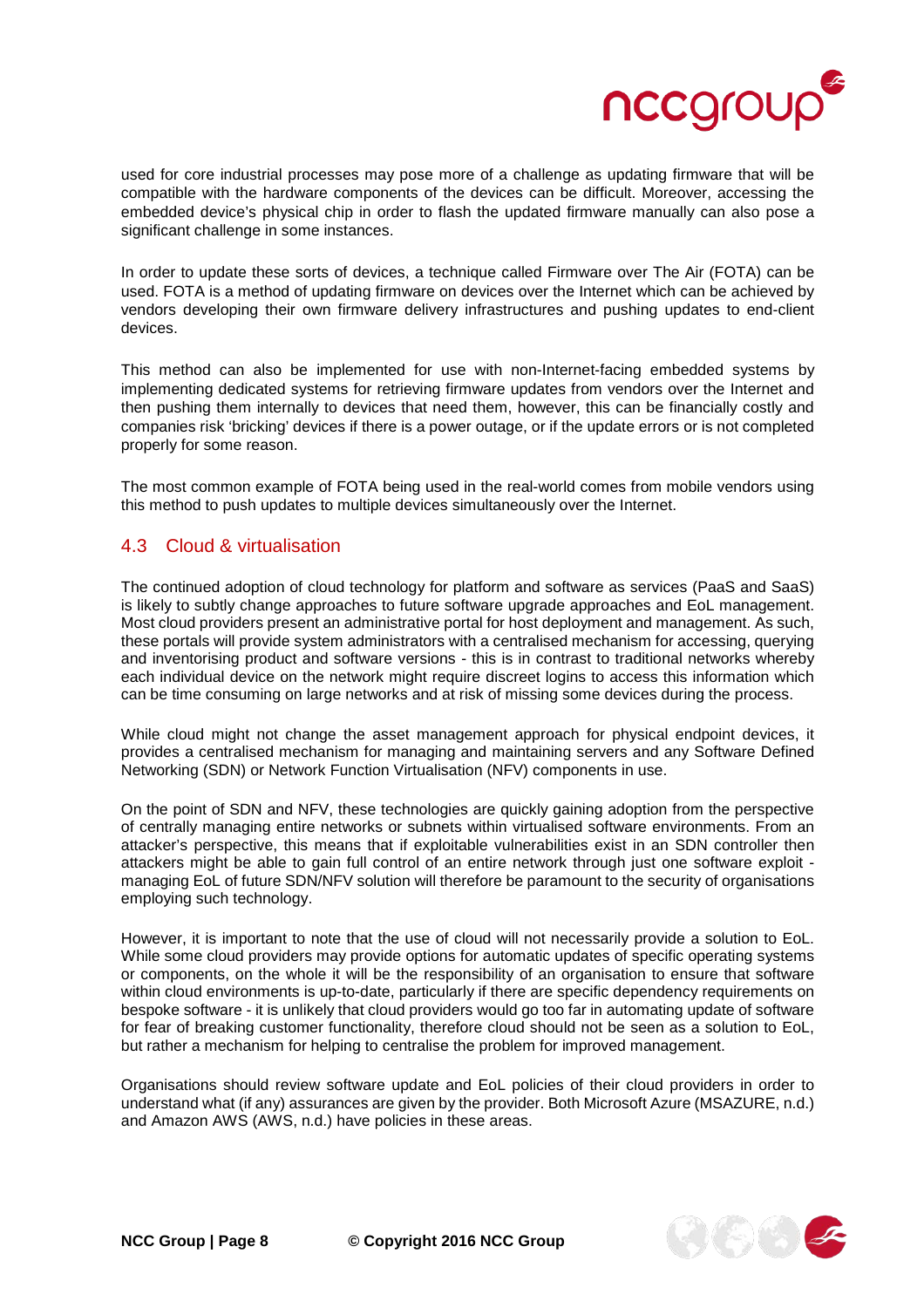

## <span id="page-8-0"></span>4.4 When upgrading is not an option

Sometimes it may not be possible to upgrade a business critical system. Perhaps the cost of upgrading and migrating data to a new system is too large for an organisation to absorb, or the data is stored in a format that cannot be transferred to a newer system due to compatibility issues. If this is the case, then additional consideration needs to be taken to mitigate the associated security risks, taking into consideration that there is no risk-free way to continually use outdated software. The following section highlights a number of ways to reduce the business risks associated with products that have reached their end-of-life (ico., 2014):

- Ensure the unsupported software is not Internet-facing and is behind a firewall, IDS, IPS, or DMZ
- ◆ Ensure additional physical security controls are adopted such as CCTV, locked doors/ isolated storage or security guard
- Install logging software that records user access and actions taken on systems. This should be reviewed regularly
- ◆ Keep anti-virus software up-to-date
- Lock down unused ports/drives. For example, USB/CD/Firewire etc.
- ◆ Enforce a secure password policy
- ◆ Place adequate control around the device or product that has reached its end-of-life. This is essential to reduce the potential damage that a compromise could cause
- Where possible, isolate unsupported devices using air gaps
- Disable all services that are not needed (hardening)
- Remove wireless capabilities of legacy or outdated products if not being used
- Implement Full Disk Encryption (FDE) on hard drives (where possible)
- $\blacklozenge$  Set unique passwords, such that if there is a compromise the malicious party won't be able to get a deeper foothold on the network
- Prevent or minimise storage of sensitive data on EOL devices
- Prevent or minimise EOL devices form accessing any sensitive data
- Limit usage of the device
- Apply controls to the EOL device so programs/software from untrusted sources is not executed
- Move obsolete or outdated software to thin clients or virtual machines
- All Bring Your Own Devices (BYOD) should be treated as untrusted and unmanaged devices
- Segregate networks into specific VLANS

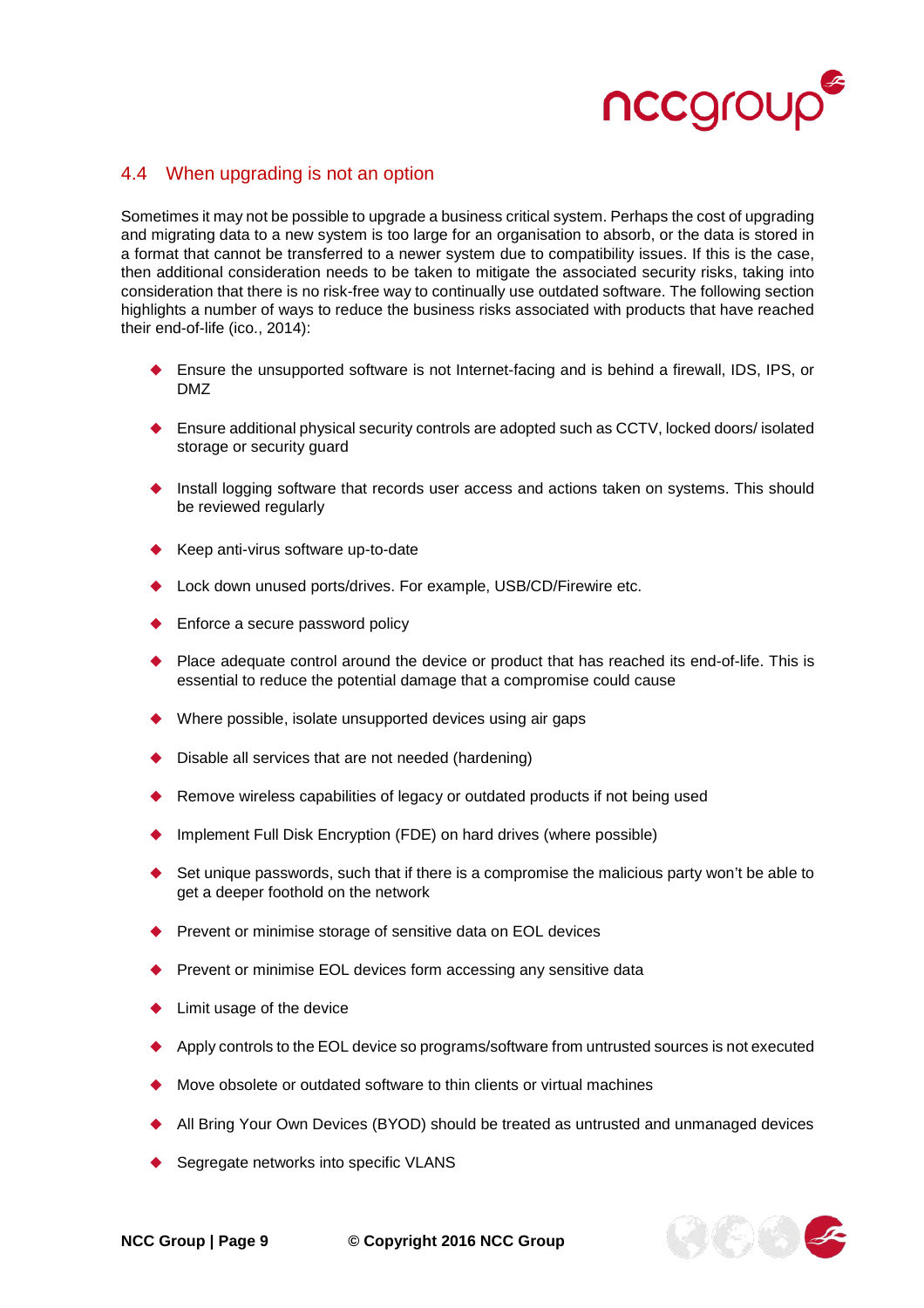

- All traffic to unsupported products should be monitored to prevent malicious packets
- An ops team should monitor for new 0-day releases and asses the likely impact on the organisation and its underlying technology
- ◆ Regular backups should be saved in case an issue is discovered with vulnerable unsupported software. This could be managed by virtualisation software taking system snapshots and securely storing them on a separate network

Implementing some or all of the above controls should place additional barriers for malicious users or attackers. However, as new threats are developed and released, the risks will always remain as no new updates or patches will be published by the vendor. The efforts above seek to reduce, not remove, the residual risk in maintaining operational EOL systems.

## <span id="page-9-0"></span>4.5 Risks of no EoL strategy

If your company does not have a suitable EoL strategy this could leave your systems exposed to a multitude of threats along with a non-compliant state.

The following areas are likely to be affected without a suitable EoL strategy:

- ◆ Lack of corporate direction
	- By not having an EoL strategy, an organisation may suffer from a lack of direction due to multiple different departments not adopting the same approach towards EoL devices. The lack of direction may also lead to uncertainty on the actions that need to be taken when a device reaches its EoL. Moreover, without an EoL strategy clear objectives cannot be set and responsibilities for achieving these objectives cannot be established.
- $\blacklozenge$  Ineffective use of corporate resources
	- Due to business plans and strategies being used to allocate corporate resources, it may be challenging to create and utilise resources such as finances and personnel without a coherent EoL strategy.
- ◆ Increased overhead from operational cost of unsupported systems
	- These systems will require ongoing extended support which will increase overall cost as well as further investment to keep the systems in a secure state.
- ◆ Failed IT audits resulting in a lack of compliance
	- Where a business (small or large) has annual audits to check if it adheres to set standards such as ISO-27001 and PCI-DSS with unsupported systems, the company will no longer be compliant. Not all businesses require compliance but for growing companies and those that handle credit card and/or other sensitive information this will be mandatory.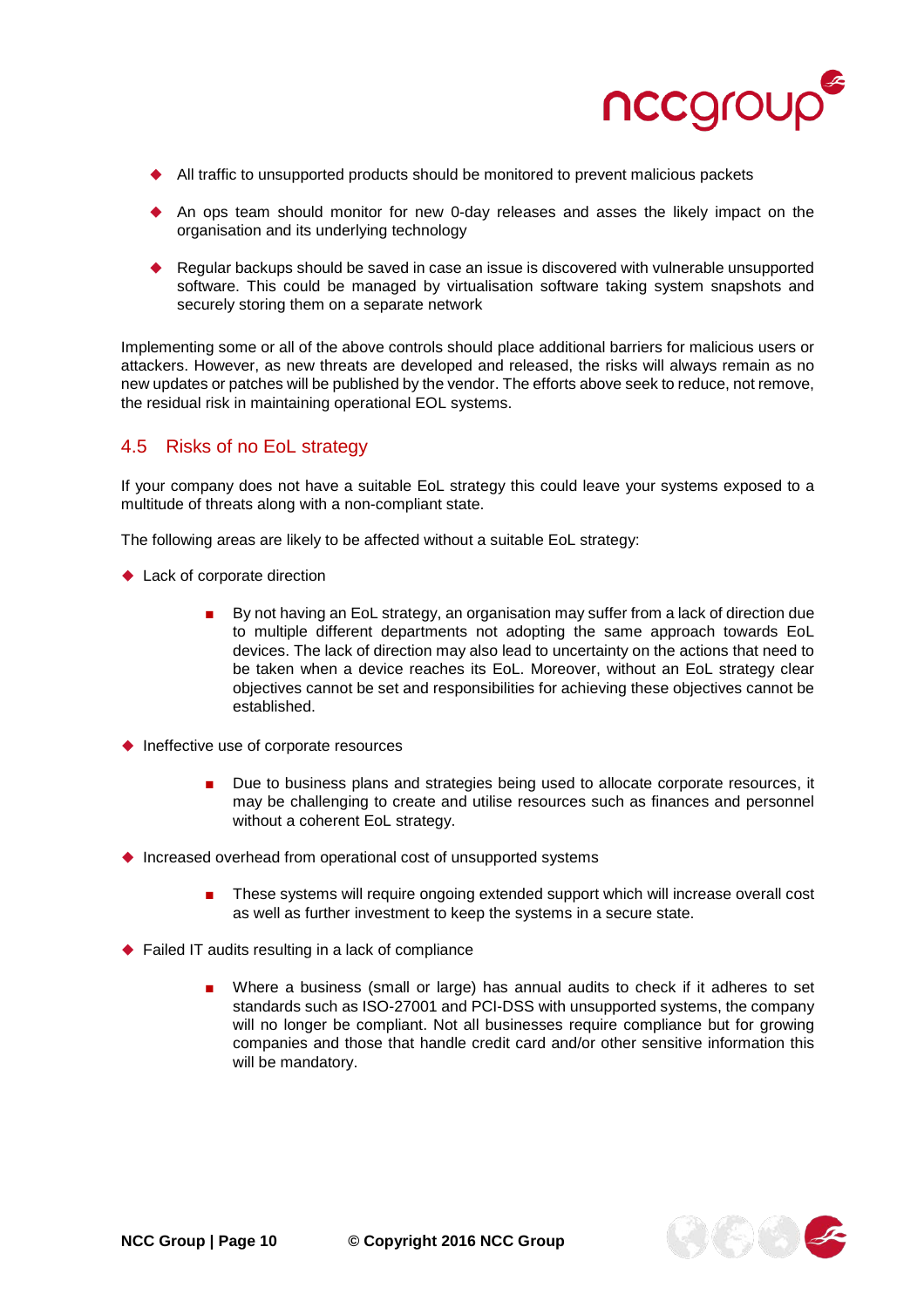

- $\triangle$  Increased risk to the business
	- A business can expect to be subjected to greater risk from cyber security attacks as patches or bug fixes will no longer be applied to systems. This will ultimately leave systems open to a number of vulnerabilities.

This highlights the importance of preparing and implementing an effective EoL strategy to mitigate and reduce the overall risk and down-time to a business while the migration process is taking place. The main implications of lack of strategy include:

No updates:

◆ Current systems will no longer receive critical updates to protect.

No compliance:

If industry standards are not met companies will cease to do business.

No safe haven:

◆ Cost will not decrease over time but instead will only increase without an EoL solution. What were once assets will become liabilities and increase overall operational costs.

It is essential to acknowledge the importance of end-of-life support regardless of what approach a business decides to take. It may be the case that current systems are running stable releases of Windows server or other variants of server software but this will not always be the case. As a result, the above will come into play leading to insecure infrastructure, increased overhead, non-compliance and insurance companies not willing to cover outdated systems.

There are multiple organisations that have either accepted or are unaware of the risks associated with unsupported software. Examples of such organisations have been reported in the press which has the potential to damage their reputation as well as highlight to malicious organisations and individuals that they could be vulnerable to common exploits. The Royal Navy has been criticised for using the unsupported Windows XP operating system on-board its Vanguard-class submarines which carry nuclear-powered ballistic missiles. Due to the operating system it runs and the type of work the submarines carry out, the risks of attack are increased substantially. The Ministry of Defence released a statement which said: "Submarines operate in isolation by design and this contributes to their cyber resilience" (The Guardian, 2016).

Another example of extending the use of obsolete operating systems can be seen with the US Navy. It has been reported that the US Navy has paid Microsoft to keep unsupported workstations operational and fully patched against new security vulnerabilities. The whole contract which is due to run into 2017 is estimated to be worth up to US\$30.8 million. This is only a stop-gap while it executes the IT refresh project to remove unsupported operating systems from its estate (IT World, 2015).

# <span id="page-10-0"></span>**5 Cyber liability insurance**

Cyber liability insurance is an insurance product used to protect individuals and businesses financially in the event of a cyber data breach. This type of insurance product has been around for many years and typically tends to cover:

- Loss or damage of data as a result of the cyber breach
- Income lost due to downtime

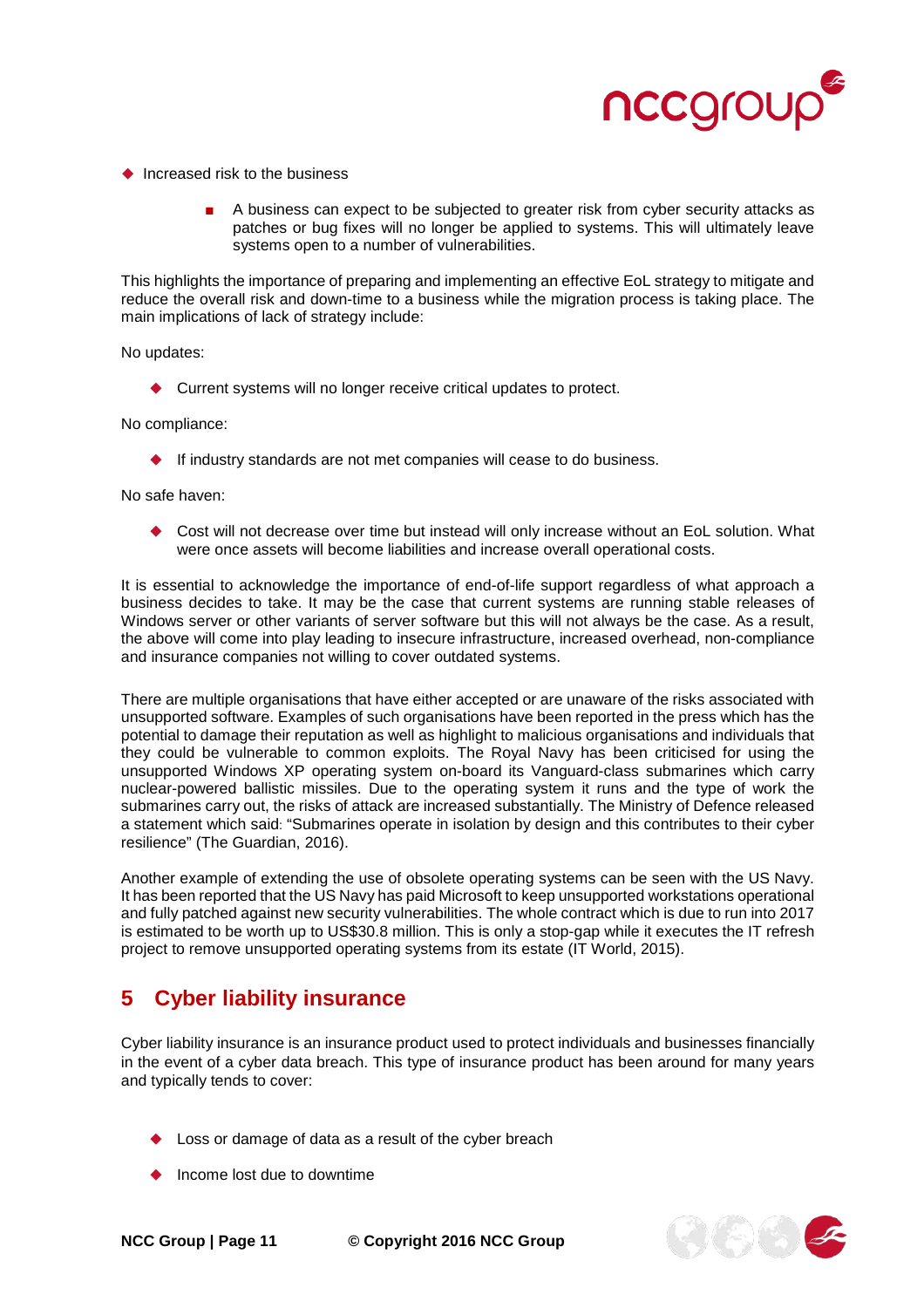

- Reputational damage
- Ransom demands
- Expenses associated with notifying stakeholders of breach
- Cyber breach investigation costs
- Cyber breach remediation cost
- Costs associated with loss of intellectual property
- Costs associated with breaching regulation and contractual liability

These insurance products may provide a level of financial protection around EoL systems in the event of a breach experienced and attributed to exploitation of vulnerabilities in such systems. Note, however, that in the event of such a breach, while cyber liability insurance might help foot the bill of any associated legal or regulatory fines, the vulnerability in the underlying EoL system will still be present and thus at risk of future exploitation unless the affected system can be updated or further controlled from a security perspective. Additionally, such a breach would inevitably increase the insurance premium thus incurring cost.

It is also important to note that if cyber liability insurance is chosen as a financial protection against EoL, then organisations should ensure that the chosen insurance product policy suits the business needs. Some insurance providers and policies may explicitly state that compromise as a result of EoL vulnerability exploitation will not be covered, thus rendering the insurance product useless for systems comprising EoL products and software.

## <span id="page-11-0"></span>**6 The IT refresh approach**

Regardless of the size of the organisation, it will have to decide what is best suited based on the risk posed to their business regarding the systems reaching their end-of-life (EoL) and the variations in budget to replace those obsolete systems. In order to address potential risks that may arise from continuing an EoL product, a business will need to decide what action to take.

Here is a list of likely scenarios:

- ◆ Continue to use existing system which will become unsupported
- Target only business critical systems for upgrade
- ◆ Agree to purchase an extended customer support from the vendor
- ♦ Implement a dedicated security solution to monitor the unsupported systems
- ◆ Overhaul entire infrastructure with up-to-date systems

Utilising a roadmap of the hardware and software lifecycle will help in preparing an approach well in advanced before those systems reach their EoL. Incorporating a two or three-year plan prior to the expiration of the systems will ensure enough time to organise the most suited approach for the organisation. Conducting initial research into the organisation's current status in relation to its EoL strategy will help to identify where the process can be improved especially when an organisation is considering an EoL for the first time.

**NCC Group | Page 12 © Copyright 2016 NCC Group**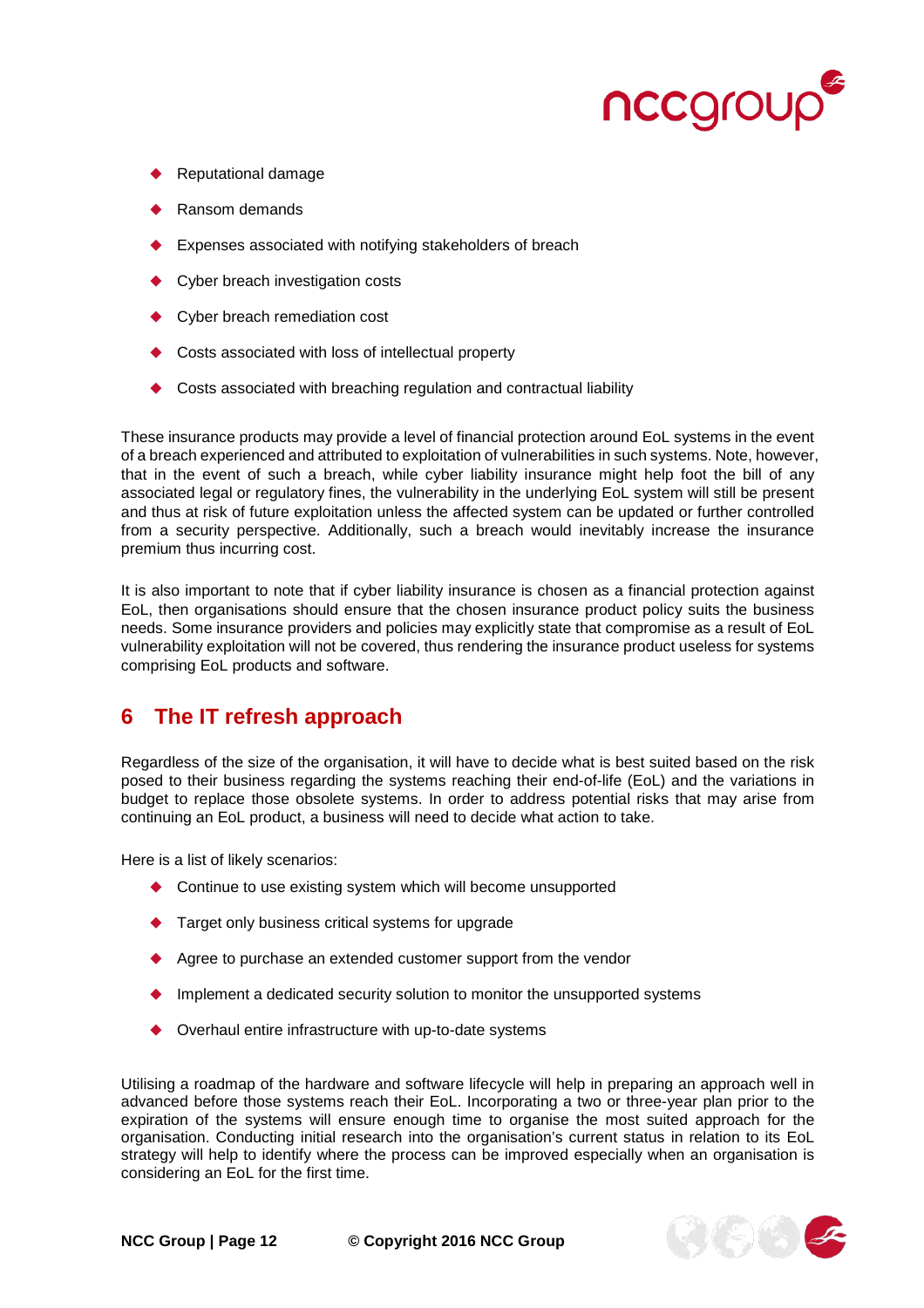

### <span id="page-12-0"></span>6.1 Small to medium enterprises

Small to Medium enterprises (SMEs) need to consider that budget constraints may impact on their end-of-life solution. This will vary depending on how heavily the organisation relies on its infrastructure and the information that is stored on those systems which will at some point require maintenance either through patching or an overhaul of systems due to the termination of support.

The decision on what will be the best approach will need to be considered in relation to these factors. The business will need to address any constraints either financially or through any approaches that may interfere with day-to-day business activities. This may include migrating old systems to the newly deployed systems without disrupting service. Identifying business critical systems would take priority looking at the current status of those systems and what information is being stored on them in relation to the associated business risk.

Once the most critical systems have been identified, it will be a matter of slip-streaming the transition from the obsolete to the newly deployed systems. Establishing a way point now allows for the business to decide the correct strategy of best fit to the organisation. SMEs may benefit from looking at any residual value remaining of their current systems which may be of use, and taking into consideration the lifecycle of its systems will benefit in the overall approach to an end-of-life strategy.

The final approach will consist of the following adopted strategy which will be tailored and altered based on the organisation in question but will provide a framework for the approach:

- 1. The organisation will adopt a systems lifecycle style of thinking to be able to prepare for system EoL two or three years before this end date is reached. This will initiate the EoL strategy.
- 2. Assets will be assessed to prioritise the deployment of replenishing the EoL systems. The remediation process will begin once high and low risk assets have been established providing structure and direction to the strategy when moving forward.
- 3. Implement a suitable solution to the business critical systems based on what has been prioritised and for what the budget allows.

Organisations that are of a larger stature may benefit from the increased revenue which can be used to improve their security. However, the approach would not necessarily differ as providing the most cost-effective solution will help keep within a set budget regardless of organisation size. This will be a matter of tailoring the EoL to the business and its requirements.

### <span id="page-12-1"></span>6.2 Migration strategy

Assessing business needs:

Using the above as a wireframe, the business needs to assess its needs and make a structured plan.

- ◆ Outdated servers to be upgraded.
- Custom builds to be accounted for to allow additional resource to migrate or upgrade.

Once the current situation has been evaluated consider the options based on this initial evaluation:

◆ Can current servers be virtualised or moved to the cloud instead of physically held onsite?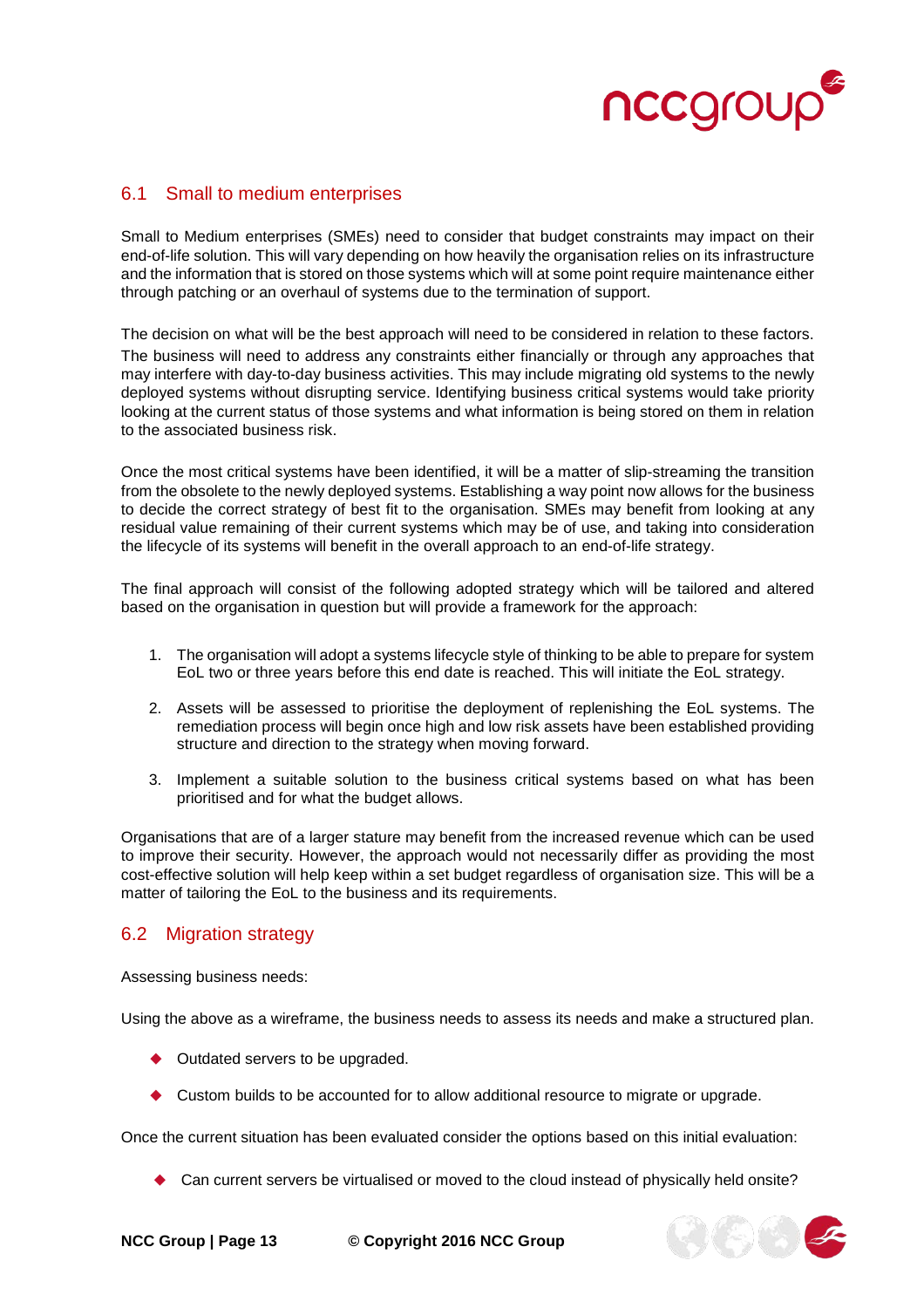

- Would ongoing support regarding updates be necessary based on the systems being upgraded?
- $\bullet$  Is it worth introducing network segregation on certain servers?

Migration:

- Older applications will need to be assessed to address potential compatibility issues which could affect the migration process. Consider the best solution for the business. If new systems are required it may be suitable to look into a cloud solution. Transitions from 32-bit to 64-bit may not always be simple or cost effective.
- If there are custom builds within the infrastructure these may need to be configured and redesigned which may impact various elements such as file sizes and compatibility regarding various formats.
- ◆ Prior to any upgrade obsolete and no longer supported hardware such as network attached storage and switches need to be addressed as this could cause a costly delay during the migration and upgrading process. All of the above may be a large cost to incur initially but for a long term strategy will aid in reducing overall cost with the benefit of better performance and efficiency.

During the migration process it is important to engage with specialists to help with the overall migration and planning, particularly if this is the first time a large tech refresh or transformation has been performed by an organisation. The objective is to make things run smoothly and to reduce the amount of time to complete the migration. Once complete the outcome should result in virtualising where possible, and consolidating the amount of servers to maximise the investment. The UK Government has provided some guidance around managing obsolete platform security (GOVUK, n.d.)

## <span id="page-13-0"></span>**7 A note on software escrow**

Where organisations make use of bespoke software developed by third parties there is a risk to future maintenance and support of such software should the third party fail to maintain contractual agreements on maintenance and support, perhaps due to bankruptcy.

Software escrow services help assure the long-term availability of business critical software. This is where third party escrow agents maintain secure up-to-date repositories of such software to ensure maintenance of the software in the event of development halting by the third party. Escrow is somewhat-related to EoL since the demise of a third party software company inadvertently brings about an immediate EoL to the software it produced. Organisations should therefore consider use of escrow services for business critical software provided by third parties such that continued development can be performed (particularly if addressing security vulnerabilities in the code) and its lifespan extended (NCC, n.d.).

## <span id="page-13-1"></span>**8 Conclusion**

Developing an effective EoL strategy is key to ensuring the future security of a network's infrastructure and data. This paper has covered the main areas that need to be considered when deciding on the approach an organisation should use when thinking of or deploying an EoL strategy. This paper should be used only as a guide to help organisations plan their path to a better understanding of EoL and why it is important.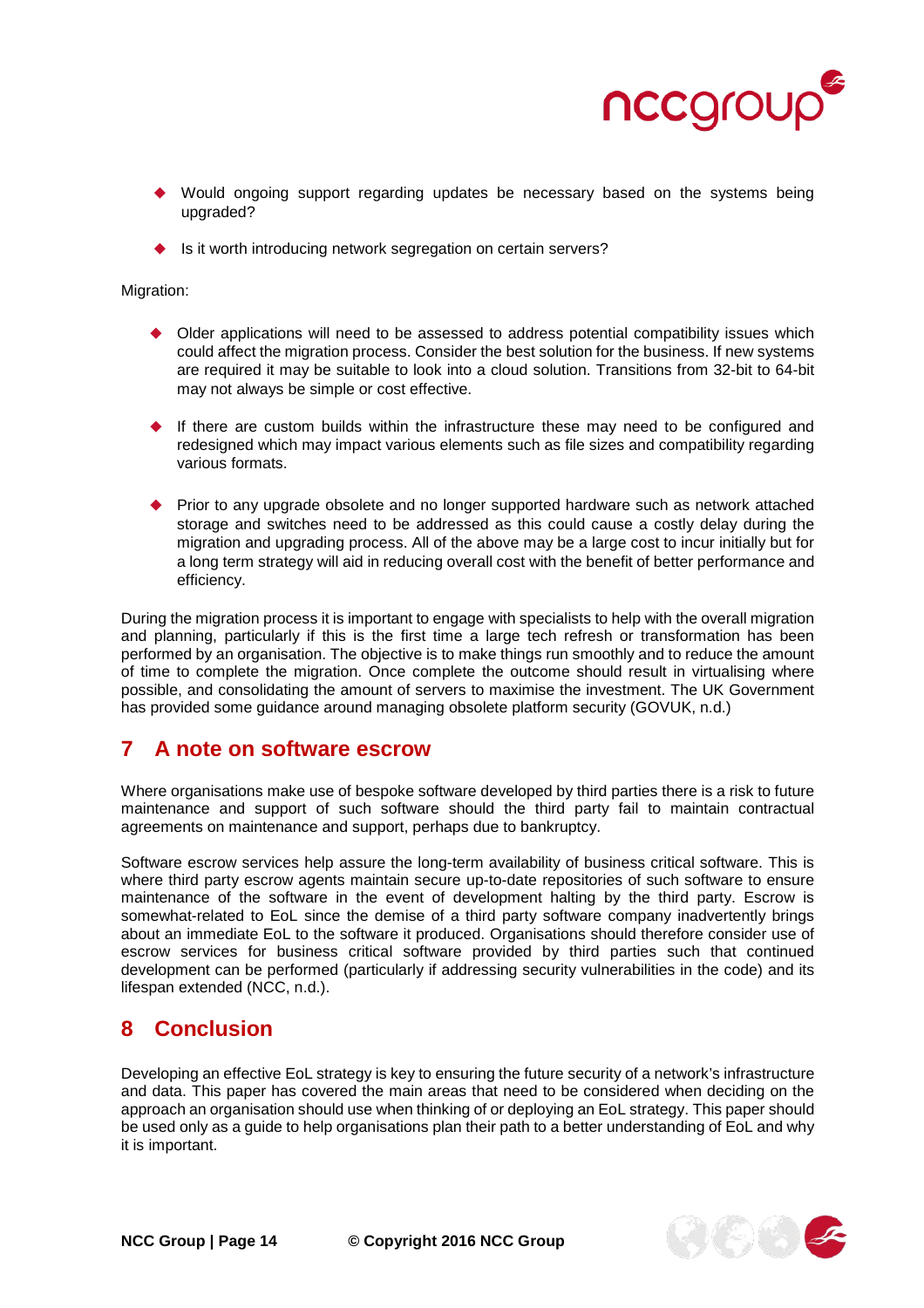

Simply monitoring and staying on top of your EoL devices is not a protection or mitigation. Awareness of EoL exposure is of course the important first step, but awareness of risk does not mitigate that risk.

While insurance products might provide some financial compensation in the event of a system compromise, using such insurance products purely due to known EoL systems in operation is not the best approach to reducing risk. If a company can demonstrate they have, or can implement sufficient controls to protect IT assets then this might of course help reduce insurance premiums while minimising the risk of compromise at the same time.

As part of cyber resilience and maturity, organisations should engage in routine security tests and audits to help understand their exposure whether through EoL systems or otherwise. An analogy here is with motor vehicles and the requirement for MOT testing – while a vehicle may be old and no longer manufactured, providing it can demonstrate roadworthiness and pass specific tests then the fact that it is no longer made/supported should not be a cause for concern. The same should apply to EoL – providing suitable controls are in place and that regulatory/compliance requirements can be met, organisations should be able to follow a risk-based approach and continue to run EoL systems, particularly if the associated costs of updating are unattainable.

Finally, all products will one day reach their end-of-life so having a strategy in place to help your organisation deal with these changes can, and will save your organisation time and money, as all parties involved in the upgrade process within your company will have a clear plan in place to achieve the overall organisation objectives.

## <span id="page-14-0"></span>**9 References & Further Reading**

- Arkrishna. (2016, February 25). *End-of-life (product).* Retrieved from Wikipedia: https://commons.wikimedia.org/wiki/File:ProductEndOfLifeCycle.png
- AWS. (n.d.). *https://d0.awsstatic.com/whitepapers/aws-security-whitepaper.pdf*.
- Cabinet Office. (2015, November 30). *IT Health Check (ITHC): supporting guidance*. Retrieved from gov.uk: https://www.gov.uk/government/publications/it-health-check-ithc-supportingguidance/it-health-check-ithc-supporting-guidance
- GOVUK. (n.d.). *https://www.gov.uk/government/publications/obsolete-platforms-securityguidance/obsolete-platforms-security-guidance*.
- IBM. (2015). *IBM Knowledge Center*. Retrieved from Example: Disaster recovery plan: https://www.ibm.com/support/knowledgecenter/ssw\_ibm\_i\_73/rzarm/rzarmdisastr.htm
- ico. (2014, May). *Protecting personal data in online services.* Retrieved from Information Commissioner's Office: https://ico.org.uk/media/fororganisations/documents/1042221/protecting-personal-data-in-online-services-learningfrom-the-mistakes-of-others.pdf
- IT World. (2015, June 22). *The US Navy's warfare systems command just paid millions to stay on Windows XP.* Retrieved from itworld.com: http://www.itworld.com/article/2939255/windows/the-us-navys-warfare-systems-commandjust-paid-millions-to-stay-on-windows-xp.html?nsdr=true
- *Microsoft Windows Server 2003 End-of-Life.* (2015, June). Retrieved from http://mytek.net/: http://mytek.net/windows-server-2003-end-of-life/
- MSAZURE. (n.d.). *https://support.microsoft.com/en-us/help/18486/lifecycle-support-policy-faqmicrosoft-azure*.
- NCC. (n.d.). *https://www.nccgroup.trust/uk/our-services/software-escrow-and-verification/*.
- Office for Civil Rights. (2014, December). *BULLETIN: HIPAA Settlement Underscores the Vulnerability of Unpatched and Unsupported Software.* Retrieved from U.S. Department of Health and Human Services: http://www.hhs.gov/sites/default/files/ocr/privacy/hipaa/enforcement/examples/acmhs/acmhs
	- bulletin.pdf
- The Guardian. (2016, January 16). *'Trident is old technology': the brave new world of cyber warfare.*